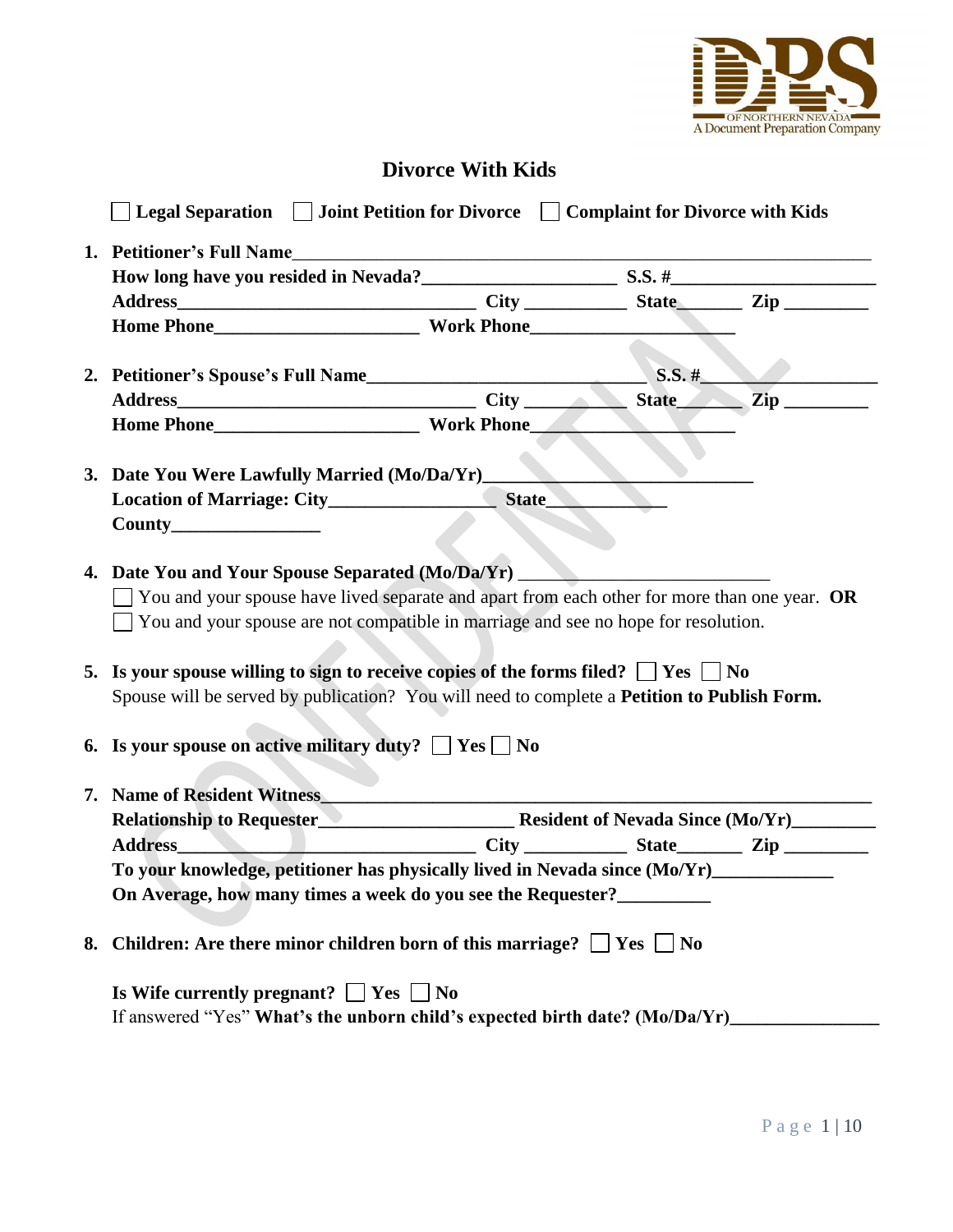# **9. Residence Information: Child 1**

| <b>Name of Child</b> |     |     | <b>D.D.</b>           |       |
|----------------------|-----|-----|-----------------------|-------|
| Date of Birth        | Age | Sex | <b>Place of Birth</b> | State |

| Period of<br><b>Residence</b>      | <b>Address Where Child Lived</b><br>(Include City and State) | <b>Name and Current Address of</b><br><b>Person Child Lived With</b> | Relationship<br>to Child |
|------------------------------------|--------------------------------------------------------------|----------------------------------------------------------------------|--------------------------|
| <b>To: Present</b><br><b>From:</b> |                                                              |                                                                      |                          |
| To:<br>From:                       |                                                              |                                                                      |                          |
| To:<br>From:                       |                                                              |                                                                      |                          |

# **10. Residence Information: Child 2**

| <b>Name of Child</b> |     |     | D.D.H                 |       |
|----------------------|-----|-----|-----------------------|-------|
| Date of Birth        | Age | Sex | <b>Place of Birth</b> | State |

| Period of<br><b>Residence</b> | <b>Address Where Child Lived</b><br>(Include City and State) | <b>Name and Current Address of</b><br><b>Person Child Lived With</b> | Relationship<br>to Child |
|-------------------------------|--------------------------------------------------------------|----------------------------------------------------------------------|--------------------------|
| <b>To: Present</b><br>From:   |                                                              |                                                                      |                          |
| To:<br>From:                  |                                                              |                                                                      |                          |
| To:<br>From:                  |                                                              |                                                                      |                          |

# **11. Residence Information: Child 3**

| <b>Name of Child</b> |                    |     | 3.3.t                 |       |
|----------------------|--------------------|-----|-----------------------|-------|
| Date of Birth        | $\bf{A}$ <i>ge</i> | Sex | <b>Place of Birth</b> | State |

| Period of<br><b>Residence</b> | <b>Address Where Child Lived</b><br>(Include City and State) | <b>Name and Current Address of</b><br><b>Person Child Lived With</b> | Relationship<br>to Child |
|-------------------------------|--------------------------------------------------------------|----------------------------------------------------------------------|--------------------------|
| <b>To: Present</b><br>From:   |                                                              |                                                                      |                          |
| To:<br>From:                  |                                                              |                                                                      |                          |
| To:<br>From:                  |                                                              |                                                                      |                          |

|  |  |  | 12. Was the child born prior to the date of marriage? $\Box$ Yes $\Box$ No |  |  |
|--|--|--|----------------------------------------------------------------------------|--|--|
|--|--|--|----------------------------------------------------------------------------|--|--|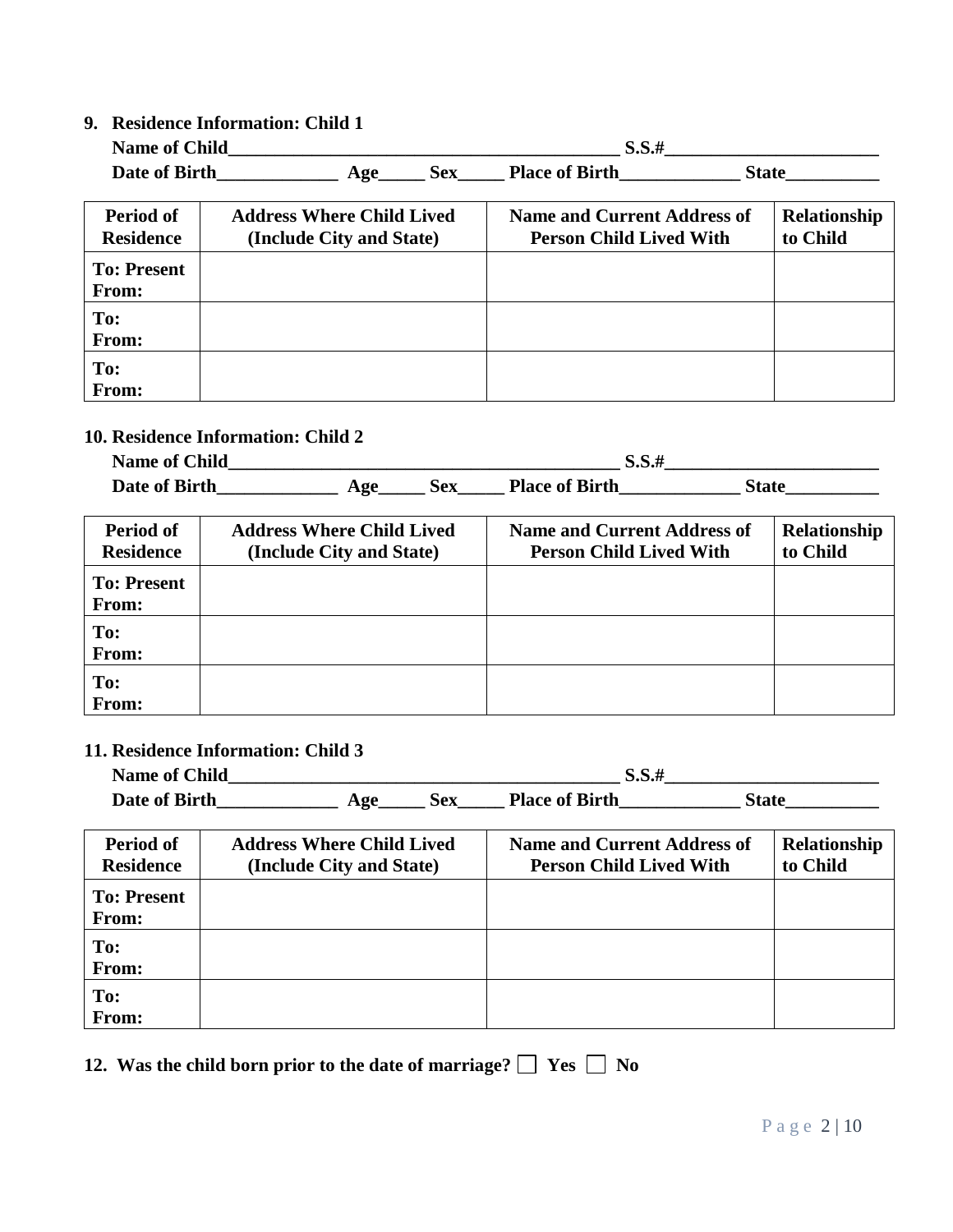# **13. Designate the Legal and Physical Custody arrangements for the child/children (Please Check):**

|                                | <b>Husband</b> | Wife | <b>Joint</b> |
|--------------------------------|----------------|------|--------------|
| <b>Physical Custody To:</b>    |                |      |              |
| <sup>1</sup> Legal Custody To: |                |      |              |

# **14. Designate the Residence of the child/children:**

\* If "sole legal custody and joint physical custody" or "joint legal and physical custody", indicate the residence of one the parents as the mailing address for the child/children.

**Father** Mother

**NOTE:** Neither parent shall move his or her residence or the residence of the child/children outside the state without obtaining written consent and giving notice to any party with visitation rights or custody. (NRS 125C.200)

#### **15. Parenting Time for Father:**

| $From$ [2007] [2007] [2007] [2007] [2007] [2007] [2007] [2007] [2007] [2007] [2007] [2007] [2007] [2007] [2007] [2007] [2007] [2007] [2007] [2007] [2007] [2007] [2007] [2007] [2007] [2007] [2007] [2007] [2007] [2007] [2007]       |                            |
|---------------------------------------------------------------------------------------------------------------------------------------------------------------------------------------------------------------------------------------|----------------------------|
| Weekends: Every Every Other Other Other                                                                                                                                                                                               |                            |
| <b>16. Parenting Time for Mother:</b>                                                                                                                                                                                                 |                            |
| To<br>$From$ [2007] [2007] [2007] [2007] [2007] [2007] [2007] [2007] [2007] [2007] [2007] [2007] [2007] [2007] [2007] [2007] [2007] [2007] [2007] [2007] [2007] [2007] [2007] [2007] [2007] [2007] [2007] [2007] [2007] [2007] [2007] | Other <u>with the same</u> |
| Every Every Other<br><b>Other</b>                                                                                                                                                                                                     |                            |
|                                                                                                                                                                                                                                       |                            |
|                                                                                                                                                                                                                                       |                            |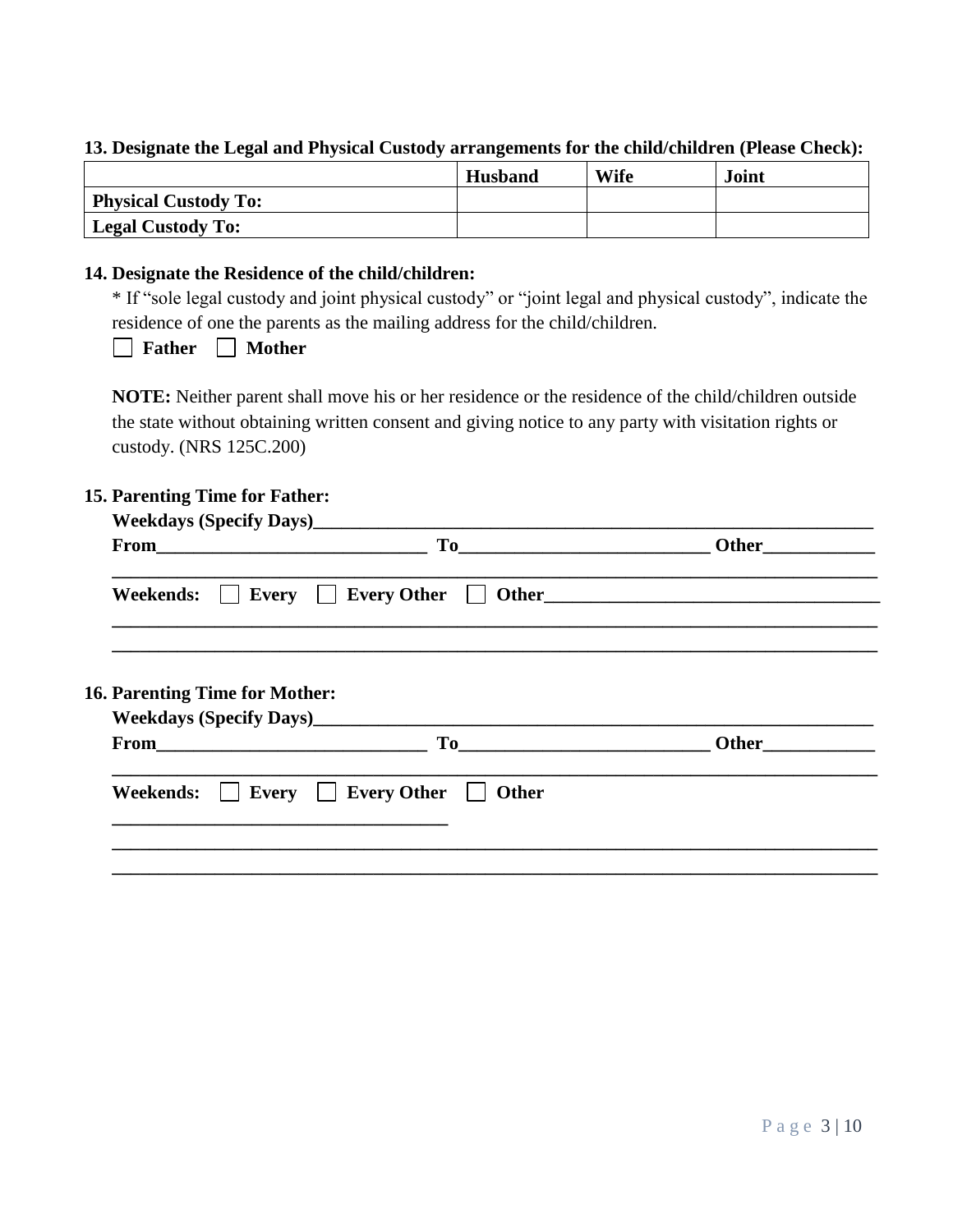# **17. Location of Exchanges:**

| When school is in session, exchange of the child/children from Father to Mother shall occur at:<br>Residence of Father □ Residence of Mother □ School □ N/A                                                                                                                                                                                                                                                                                                          |
|----------------------------------------------------------------------------------------------------------------------------------------------------------------------------------------------------------------------------------------------------------------------------------------------------------------------------------------------------------------------------------------------------------------------------------------------------------------------|
| When school is in session, exchange of the child/children from Mother to Father shall occur at:<br>Residence of Mother Residence of Father School N/A                                                                                                                                                                                                                                                                                                                |
| When school is not in session, or N/A, exchange of the child/children from Father to Mother shall<br>occur at: $\Box$ Residence of Father $\Box$ Residence of Mother<br><u>Department of the contract of the contract of the contract of the contract of the contract of the contract of the contract of the contract of the contract of the contract of the contract of the contract of the contract of</u>                                                         |
| When school is not in session, or N/A, exchange of the child/children from Mother to Father shall<br>occur at: Residence of Mother Residence of Father                                                                                                                                                                                                                                                                                                               |
| If an exchange occurs at a location other than the residence of a parent, the parent who has time with<br>the child/children is responsible for picking up and returning the child/children to the specified<br>location. The other parent is responsible for assuring the child/children are at the specified location for                                                                                                                                          |
| 18. Transportation: Describe who will be responsible for transporting the child/children between<br>parents and how any extraordinary transportation costs will be paid.<br>Transportation for the child/children to all the scheduled parenting times including, weekdays,<br>weekends, vacation times and holidays shall be:<br>Mother and Father will share responsibility for transportation of the child/children, including<br>cost, as described<br><b>OR</b> |
| <b>Father Mother</b> will be responsible for transportation of the child/children including cost<br>If necessary, extraordinary transportation costs (airfare, taxi, train, bus) are the responsibility of:<br>Shared: ____% Father ____% Mother<br>$\Box$<br><b>Mother</b><br>Father                                                                                                                                                                                |
| If necessary, describe other arrangements for transportation                                                                                                                                                                                                                                                                                                                                                                                                         |
| 19. Vacation Schedule: Describe the allotted parenting time to each parent during the following<br>vacation periods: Spring, Summer, Thanksgiving, Winter and any other vacation period.<br>The child/children will be in the care of each parent according to the parenting time schedule for:<br>Summer Break □ Thanksgiving Break □ Winter Break<br>Spring Break                                                                                                  |
| Each parent will be responsible for providing a schedule, location and contact information for<br>emergency purposes when traveling out of town with the child/children.                                                                                                                                                                                                                                                                                             |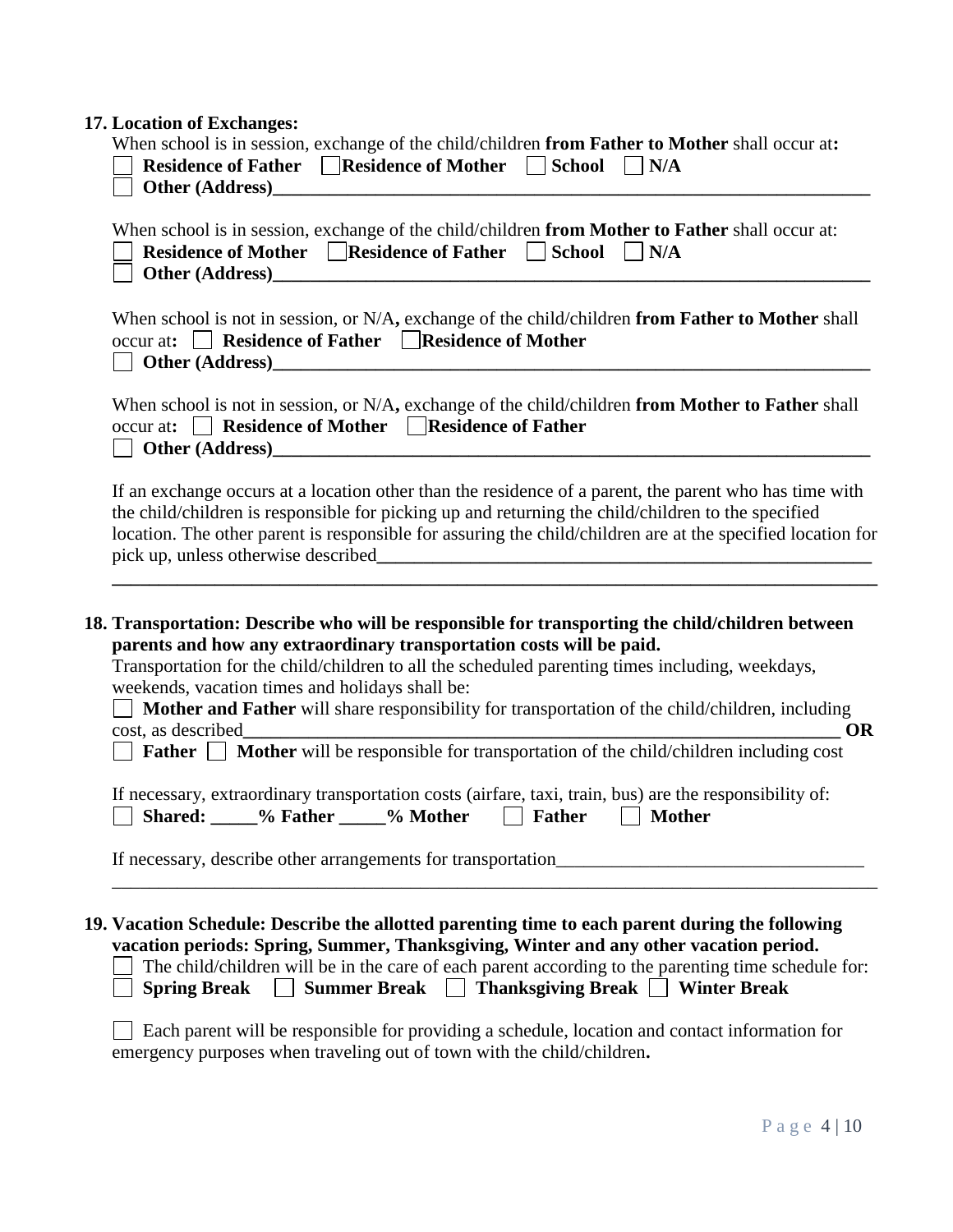**20. Schedule Changes: To allow for the parents' commitments and schedules, occasional changes to the parenting time schedule may be required. The parents should try to agree on any changes, however, the parent receiving the request for a change has the right to make the final decision.**<br>The request for a schodule change shall be made no later than: The request for a schedule change shall be made i

| The request for a schedule change shall be made no fater than:                                |
|-----------------------------------------------------------------------------------------------|
| ◯ One Week ◯ Two Weeks ◯ 24 Hours ◯ Other                                                     |
| The parent shall make such a request:                                                         |
| $\Box$ By Phone $\Box$ In Person $\Box$ In Writing to the Parent $\Box$ Other                 |
| The other parent shall respond to the request no later than:                                  |
| □ One Week □ Two Weeks □ 24 Hours □ Other                                                     |
| The other parent shall respond to the request:                                                |
| $\Box$ By Phone $\Box$ In Person $\Box$ In Writing to the Parent $\Box$ Other                 |
| $\Box$ Any parent requesting to make a schedule change will be responsible for any additional |
| transportation costs or child care resulting from the change.                                 |

# **21. Holiday Schedule: Allows each parent to share holidays/special days with their child/children.**

Holidays take precedence over the vacation schedule.

Friday and Monday holidays include Saturday and Sunday.

Holidays take precedence over the parenting time schedule.

 $\Box$  If the scheduled holiday weekend causes either parent to lose his or her regular weekend time, the parent losing the regular weekend time will receive the other parent's following regular weekend time. Then, the original weekend time schedule will be followed so that each parent will receive two consecutive weekends with the child/children.

### **Complete the table by stating which parent will have the child/children for each holiday:**

| <b>Holiday</b>           | <b>Odd Years</b> | <b>Even Years</b> | <b>Parenting Time</b><br>From: | To: |
|--------------------------|------------------|-------------------|--------------------------------|-----|
| <b>Child's Birthday</b>  |                  |                   |                                |     |
| <b>Father's Birthday</b> |                  |                   |                                |     |
| <b>Mother's Birthday</b> |                  |                   |                                |     |
| <b>New Year's Eve</b>    |                  |                   |                                |     |
| <b>New Year's Day</b>    |                  |                   |                                |     |
| <b>Easter</b>            |                  |                   |                                |     |
| <b>President's Day</b>   |                  |                   |                                |     |
| <b>Memorial Day</b>      |                  |                   |                                |     |
| <b>Independence Day</b>  |                  |                   |                                |     |
| <b>Labor Day</b>         |                  |                   |                                |     |
| <b>Halloween</b>         |                  |                   |                                |     |
| <b>Thanksgiving</b>      |                  |                   |                                |     |
| <b>Christmas Eve</b>     |                  |                   |                                |     |
| <b>Christmas Day</b>     |                  |                   |                                |     |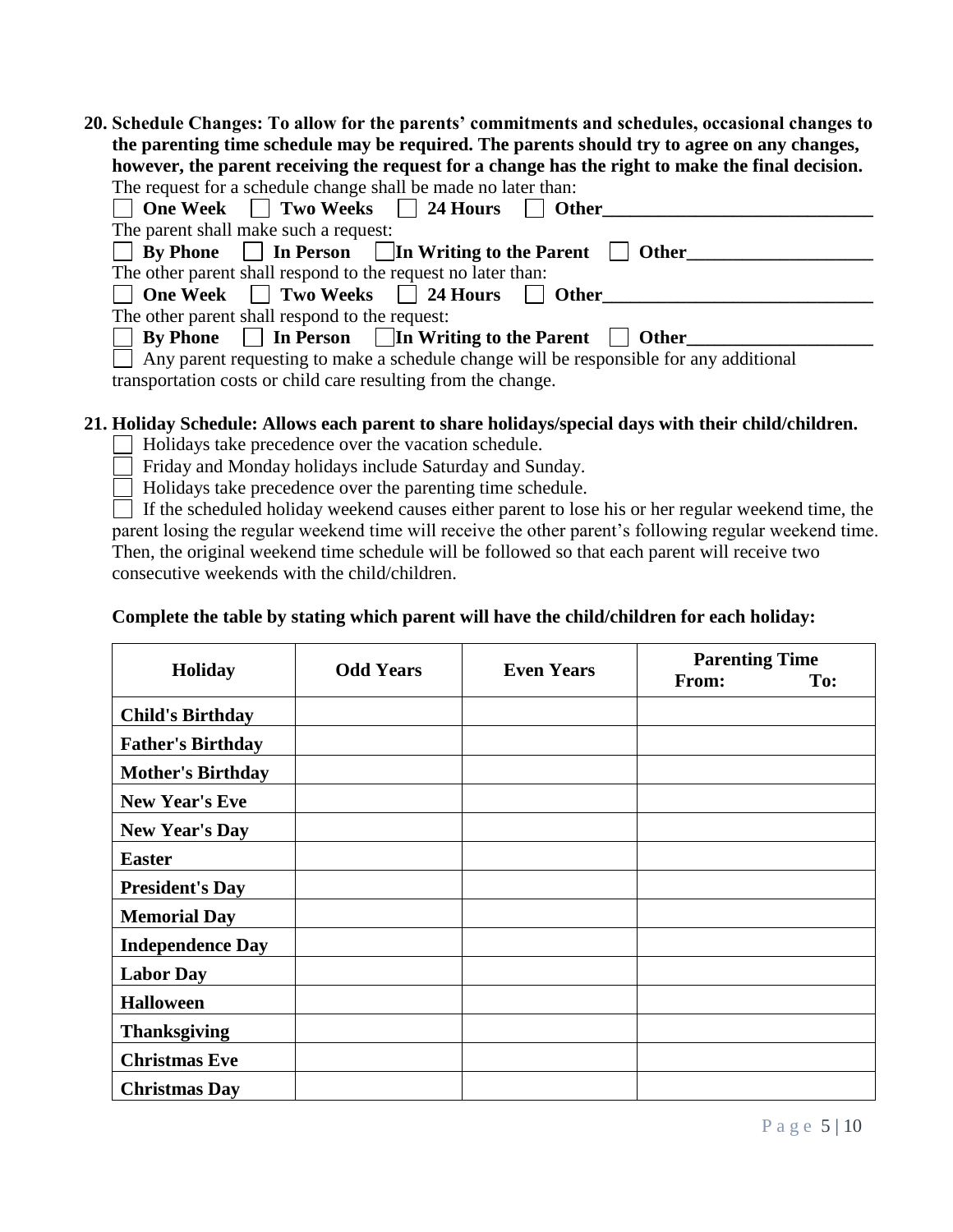| 22. Special Needs (If necessary): Fill out this section only if there are special needs such as: |
|--------------------------------------------------------------------------------------------------|
| supervised visits, exchanges, or other restrictions necessary to ensure the safety of the        |
| child/children.                                                                                  |

| a)            | $\Box$ Father $\Box$ Mother shall have supervised visits with the child/children.                                                                                                                                                    |  |
|---------------|--------------------------------------------------------------------------------------------------------------------------------------------------------------------------------------------------------------------------------------|--|
|               |                                                                                                                                                                                                                                      |  |
|               | b) Visits will be supervised by: $\Box$ Prof. person/agency $\Box$ Mutually agreed upon third party                                                                                                                                  |  |
| $\mathbf{c})$ | $\Box$ Exchanges of the child/children will be supervised by a mutually agreed professional                                                                                                                                          |  |
|               | person/agency or third party:                                                                                                                                                                                                        |  |
|               |                                                                                                                                                                                                                                      |  |
|               |                                                                                                                                                                                                                                      |  |
|               | d) What are the reasons for the restrictions in (a) or $(c)$ ?                                                                                                                                                                       |  |
|               | e) Other restrictions (If necessary)<br><u>e</u> and the contract of the contract of the contract of the contract of the contract of the contract of the contract of the contract of the contract of the contract of the contract of |  |
|               | (NRS 125B.070)<br>Father's Gross Monthly Income \$_____________ Mother's Gross Monthly Income \$_________                                                                                                                            |  |
|               | Child support is DUE every month on the:<br>$\frac{1}{2}$ 1/2 on the 1 <sup>st</sup> and 1/2 on the 15 <sup>th</sup> day of each month<br>$1st$ of each month<br>Other date                                                          |  |
|               | Select one of the following options for child support:                                                                                                                                                                               |  |
|               | a) $\Box$ Joint physical custody using the amount of child support calculated from statutory formulas:<br><b>Father will pay </b> \$                                                                                                 |  |
|               | Mother will pay \$__________________ per child, per month for a total amount of \$___________________                                                                                                                                |  |
|               | $\bullet$ Sole physical custody using the amount of child support calculated from statutory formulas:                                                                                                                                |  |
|               | <b>Father Mother</b> will be paying child support.                                                                                                                                                                                   |  |
|               | \$                                                                                                                                                                                                                                   |  |
| $\mathbf{c}$  | Deviation from the statutory formulas:                                                                                                                                                                                               |  |
|               | <b>Father</b>   <b>Mother</b> will be paying child support.                                                                                                                                                                          |  |
|               | er child, per month for a total amount of \$                                                                                                                                                                                         |  |
|               | This amount differs from the statutory formulas indication that the:                                                                                                                                                                 |  |
|               | <b>Father</b> Mother will be paying child support.                                                                                                                                                                                   |  |
|               | per child, per month for a total amount of \$_<br>\$                                                                                                                                                                                 |  |
|               | The amount calculated by the statutory formulas is inappropriate and unjust because                                                                                                                                                  |  |
|               |                                                                                                                                                                                                                                      |  |

\_\_\_\_\_\_\_\_\_\_\_\_\_\_\_\_\_\_\_\_\_\_\_\_\_\_\_\_\_\_\_\_\_\_\_\_\_\_\_\_\_\_\_\_\_\_\_\_\_\_\_\_\_\_\_\_\_\_\_\_\_\_\_\_\_\_\_\_\_\_\_\_\_\_\_\_\_\_\_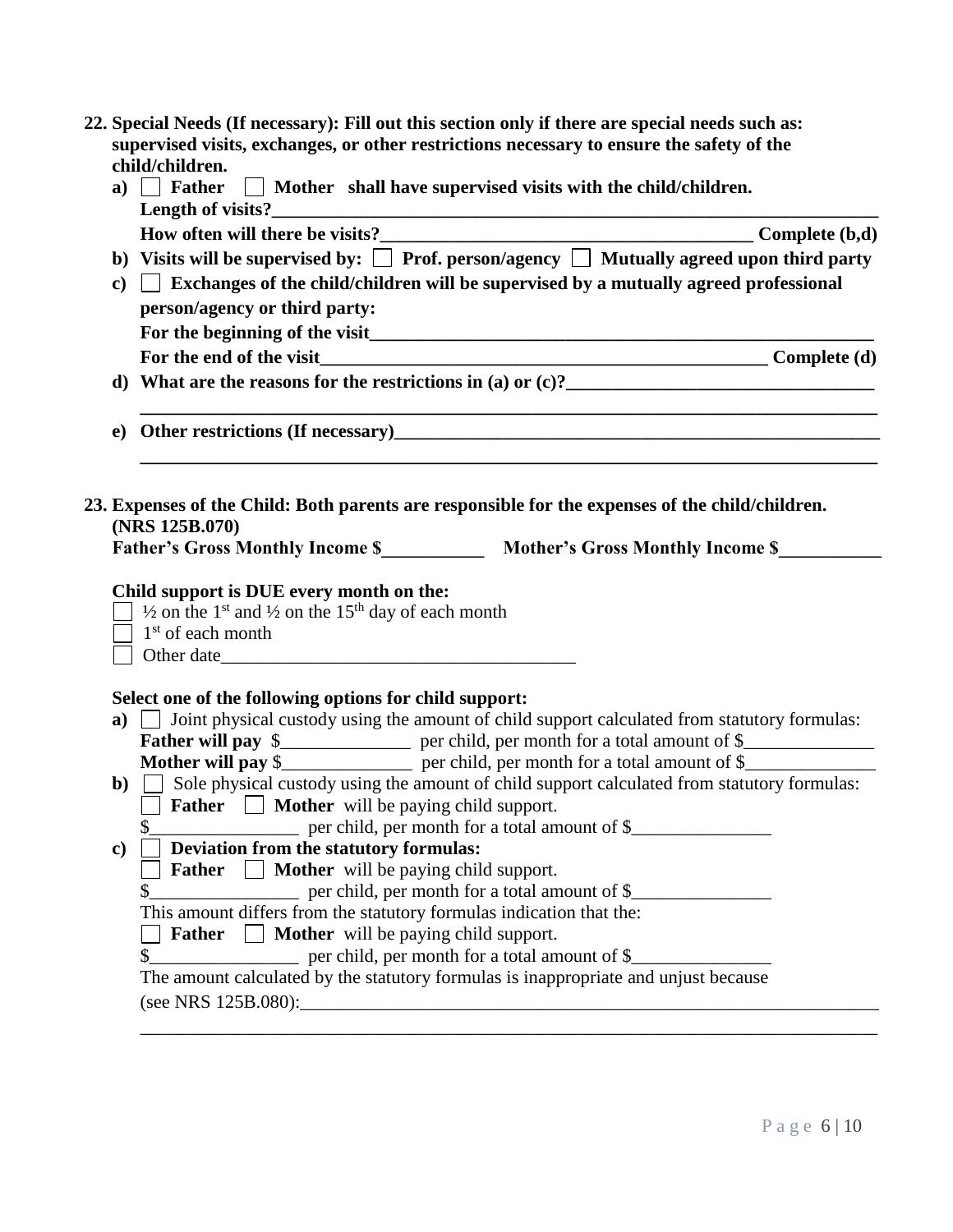### **A wage assignment for child support:**

### **Will be Will Not be immediately established.**

### **Select one of the following regarding the payment of child support:**

 $\Box$  The child/children are receiving Welfare benefits and the Welfare Department has, or will have a

child support case through the District Attorney's Office who will continue to handle the payments.  $\Box$  This will be the first Court Order for child support because no formal child support obligation has ever previously been established. The parent paying child support will be paying the support directly to the receiving parent.

 $\Box$  A Child Support action already exists through the District Attorney's Office and the payments will continue to be handled through that office.

| <b>Expense</b>                     | <b>Father: Amount or %</b> | Mother: Amount or % |
|------------------------------------|----------------------------|---------------------|
| <b>Childcare</b> (work-related)    |                            |                     |
| <b>Health Insurance Coverage</b>   |                            |                     |
| Vision (eyeglasses, contacts)      |                            |                     |
| <b>Medical (Including co-pays)</b> |                            |                     |
| Dental (braces, crowns)            |                            |                     |

### **24. Taxes:**

**Father to claim as Tax Deduction Exemption(s) the following child/children:**

**Mother to claim as Tax Deduction Exemption(s) the following child/children:**

| Father claims child/children: □ Odd Years □ Even Years           |  |
|------------------------------------------------------------------|--|
| Mother claims child/children: $\Box$ Odd Years $\Box$ Even Years |  |

#### **25. Life Insurance:**

Neither parent should be required to maintain life insurance for the benefit of the child/children.

\_\_\_\_\_\_\_\_\_\_\_\_\_\_\_\_\_\_\_\_\_\_\_\_\_\_\_\_\_\_\_\_\_\_\_\_\_\_\_\_\_\_\_\_\_\_\_\_\_\_\_\_\_\_\_\_\_\_\_\_\_\_\_\_\_\_\_\_\_\_\_\_\_\_\_\_\_\_\_\_\_\_\_\_\_\_\_\_\_\_

Mother should be required to maintain life insurance naming the child/children as beneficiary(ies).

 $\Box$  Father should be required to maintain life insurance naming the child/children as beneficiary(ies).

#### **26. Dispute Resolution:**

**Describe how the parents will resolve any issue they disagree upon involving the parenting plan:**

|  | <b>Mediation by</b> |  |
|--|---------------------|--|
|  |                     |  |

 **Counseling by**  $\Box$  Other

**This process will be started by notifying the other parent by:**

| <b>Certified Mail</b> | <b>Written Request</b> |  | <b>Other</b> |
|-----------------------|------------------------|--|--------------|
|-----------------------|------------------------|--|--------------|

#### **Determine how the cost of this process will be allocated between the parents:**

 $\Box$  As determined during the dispute resolution process.

**\_\_\_\_\_\_\_\_\_\_\_\_\_% Father \_\_\_\_\_\_\_\_\_\_\_\_\_\_% Mother** 

 $\overline{\Box}$  Based upon each parent's proportional share of income.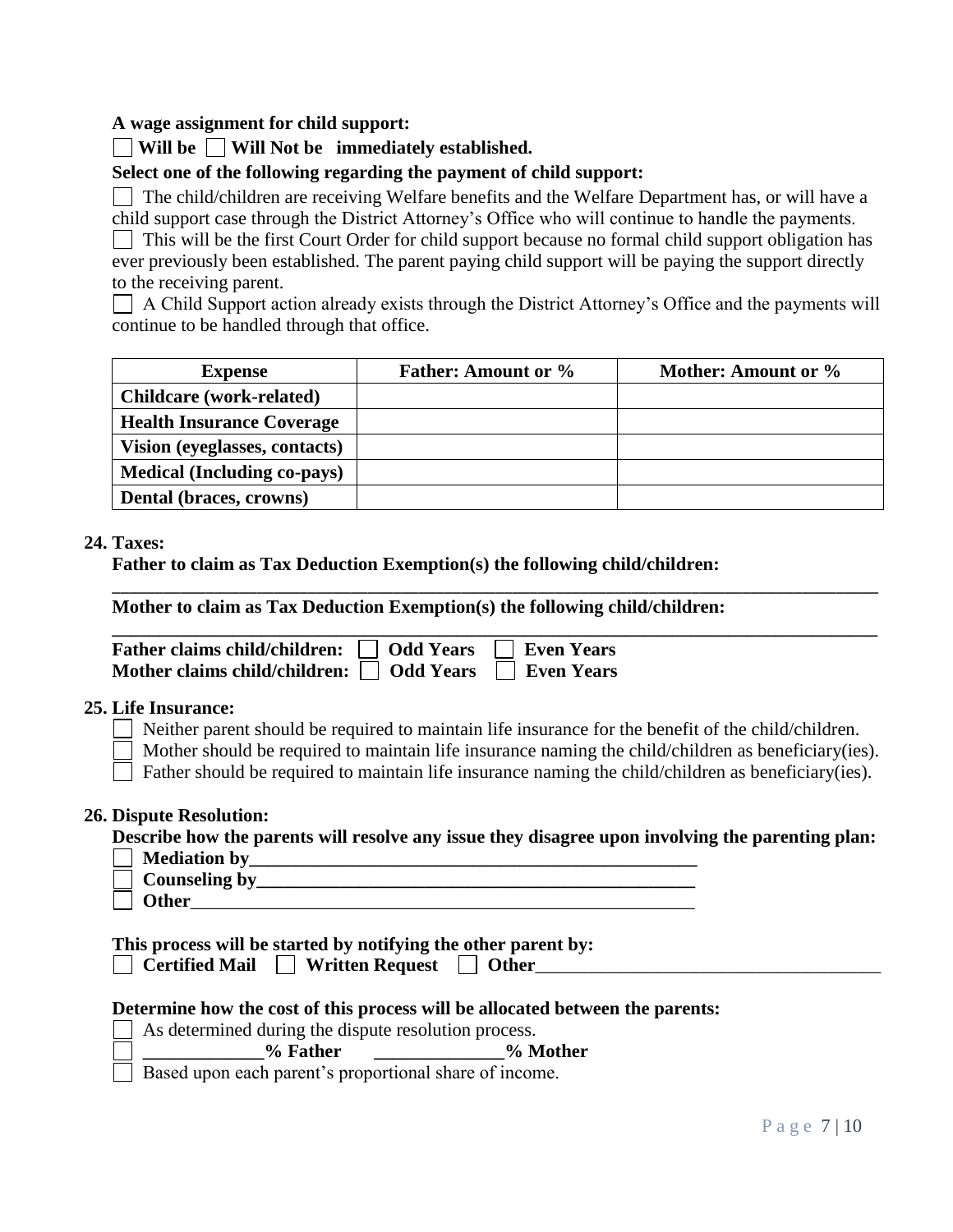| 27. Decision-Making Rights and Responsibilities: The public policy of this state encourages parents |  |
|-----------------------------------------------------------------------------------------------------|--|
| to participate in decisions regarding the child/children's welfare, education, and health.          |  |

**\*** If the parent without custody has been granted supervised or restricted visitation because the court found the child/children, or parent with custody, to be a victim of domestic violence by the parent without custody, the court might order that the reports and records made available pursuant to this subsection not include the address of the parent with custody of the child/children.

### **Select each that applies:**

| $\Box$ The parents shall cooperate with each other when sharing information related to the welfare,    |
|--------------------------------------------------------------------------------------------------------|
| education and health of the child/children. Each parent will have access to school and medical records |
| and consult with any professionals involved with the child/children.                                   |

Each parent is responsible for retrieving the reports and records directly from the medical care and school providers.

| All the records and reports made available to the $\Box$ Father $\Box$ Mother will not include the |  |  |
|----------------------------------------------------------------------------------------------------|--|--|
| address of the other parent.                                                                       |  |  |

 $\Box$  Regardless of the decision-making rights and responsibilities stated, either parent has the right to make emergency decisions related to the safety or health of the child/children. Each parent will make daily decisions regarding the care of the child/children while they are with that parent.

# **Information is to be communicated between parents by:**

| Neither parent will schedule activities for the child/children during the other parent's scheduled<br>parenting time without the other parent's prior agreement, with the exception of |                |
|----------------------------------------------------------------------------------------------------------------------------------------------------------------------------------------|----------------|
|                                                                                                                                                                                        |                |
|                                                                                                                                                                                        |                |
| 28. Do you want your spouse to pay you spousal support? $\Box$ Yes $\Box$<br>If answered "Yes" amount of spousal support to be paid? \$ For how long?                                  | N <sub>0</sub> |

#### **29. Previous Name:**

| Wife requests to return to her previous name of |
|-------------------------------------------------|
|                                                 |

| $\Box$ Wife requests to return to her  |
|----------------------------------------|
| $\Box$ Wife never changed her name     |
| $\Box$ Wife does not request to return |

|  |  |  |  | Wife does not request to return to her previous name |  |
|--|--|--|--|------------------------------------------------------|--|
|--|--|--|--|------------------------------------------------------|--|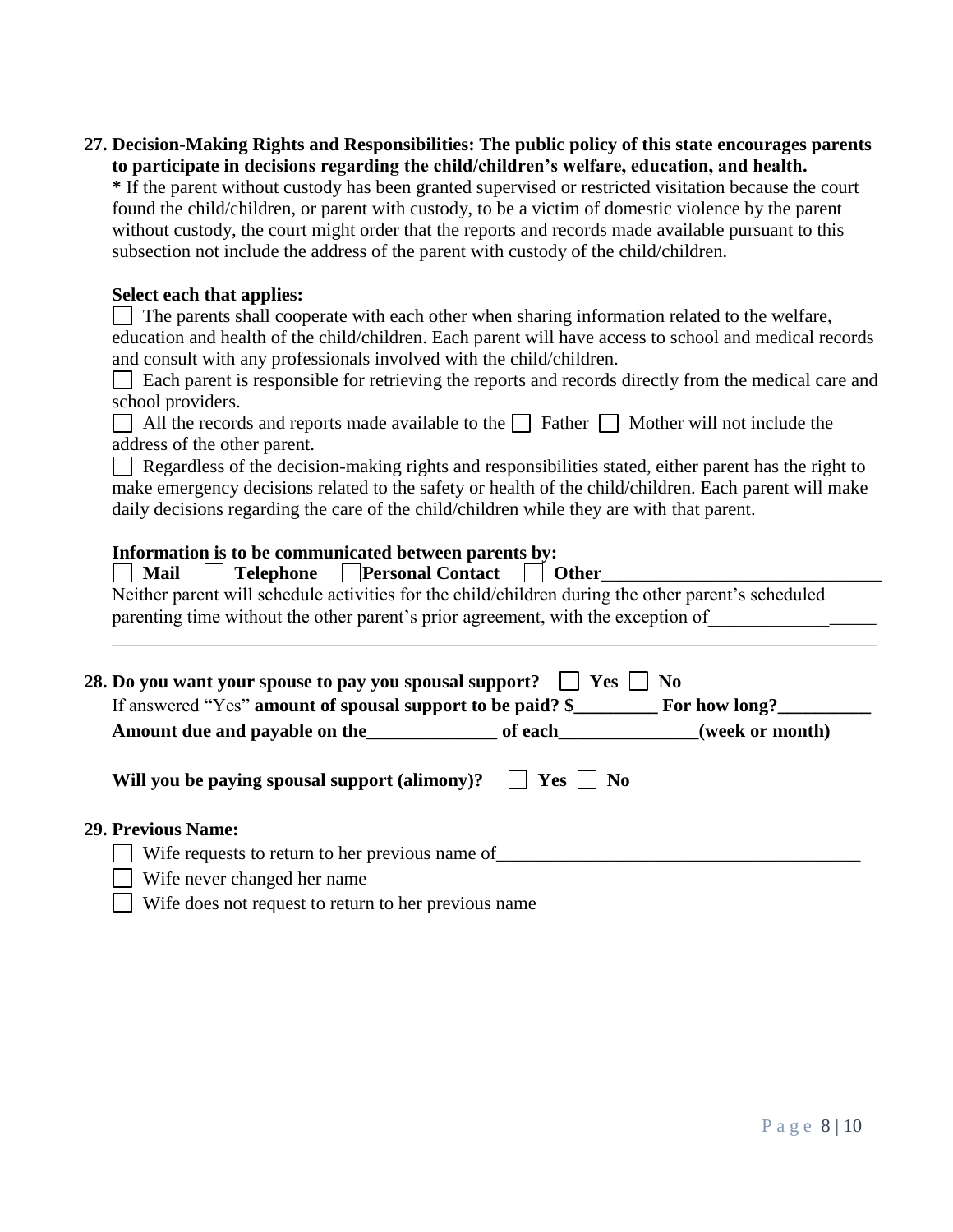### **30. Distribution of Assets:**

□ There is no community property to be divided.

All community assets and property have been previously divided and each is to keep the property they currently possess.

□ The community assets and property should be divided as follows:

# **\* Give the last 4 digits of Account Numbers for property and debt information**

**\* Include the model, year and VIN# for all motor vehicles.**

#### **Husband Shall Receive the Following:**

| Wife Shall Receive the Following: |  |
|-----------------------------------|--|
|                                   |  |
|                                   |  |
|                                   |  |
|                                   |  |
|                                   |  |

# **If you and your spouse have an interest in any real property, list its location and include a Legal Description of the Property:**

\_\_\_\_\_\_\_\_\_\_\_\_\_\_\_\_\_\_\_\_\_\_\_\_\_\_\_\_\_\_\_\_\_\_\_\_\_\_\_\_\_\_\_\_\_\_\_\_\_\_\_\_\_\_\_\_\_\_\_\_\_\_\_\_\_\_\_\_\_\_\_\_\_\_\_\_\_\_\_\_\_\_\_\_\_\_\_\_\_\_ \_\_\_\_\_\_\_\_\_\_\_\_\_\_\_\_\_\_\_\_\_\_\_\_\_\_\_\_\_\_\_\_\_\_\_\_\_\_\_\_\_\_\_\_\_\_\_\_\_\_\_\_\_\_\_\_\_\_\_\_\_\_\_\_\_\_\_\_\_\_\_\_\_\_\_\_\_\_\_\_\_\_\_\_\_\_\_\_\_\_ \_\_\_\_\_\_\_\_\_\_\_\_\_\_\_\_\_\_\_\_\_\_\_\_\_\_\_\_\_\_\_\_\_\_\_\_\_\_\_\_\_\_\_\_\_\_\_\_\_\_\_\_\_\_\_\_\_\_\_\_\_\_\_\_\_\_\_\_\_\_\_\_\_\_\_\_\_\_\_\_\_\_\_\_\_\_\_\_\_\_

**\_\_\_\_\_\_\_\_\_\_\_\_\_\_\_\_\_\_\_\_\_\_\_\_\_\_\_\_\_\_\_\_\_\_\_\_\_\_\_\_\_\_\_\_\_\_\_\_\_\_\_\_\_\_\_\_\_\_\_\_\_\_\_\_\_\_\_\_\_\_\_\_\_\_\_\_\_\_\_\_\_\_ \_\_\_\_\_\_\_\_\_\_\_\_\_\_\_\_\_\_\_\_\_\_\_\_\_\_\_\_\_\_\_\_\_\_\_\_\_\_\_\_\_\_\_\_\_\_\_\_\_\_\_\_\_\_\_\_\_\_\_\_\_\_\_\_\_\_\_\_\_\_\_\_\_\_\_\_\_\_\_\_\_\_ \_\_\_\_\_\_\_\_\_\_\_\_\_\_\_\_\_\_\_\_\_\_\_\_\_\_\_\_\_\_\_\_\_\_\_\_\_\_\_\_\_\_\_\_\_\_\_\_\_\_\_\_\_\_\_\_\_\_\_\_\_\_\_\_\_\_\_\_\_\_\_\_\_\_\_\_\_\_\_\_\_\_**

 **Husband to Receive Real Property Wife to Receive Real Property**

# **Additional agreement of Husband and Wife regarding real property:**